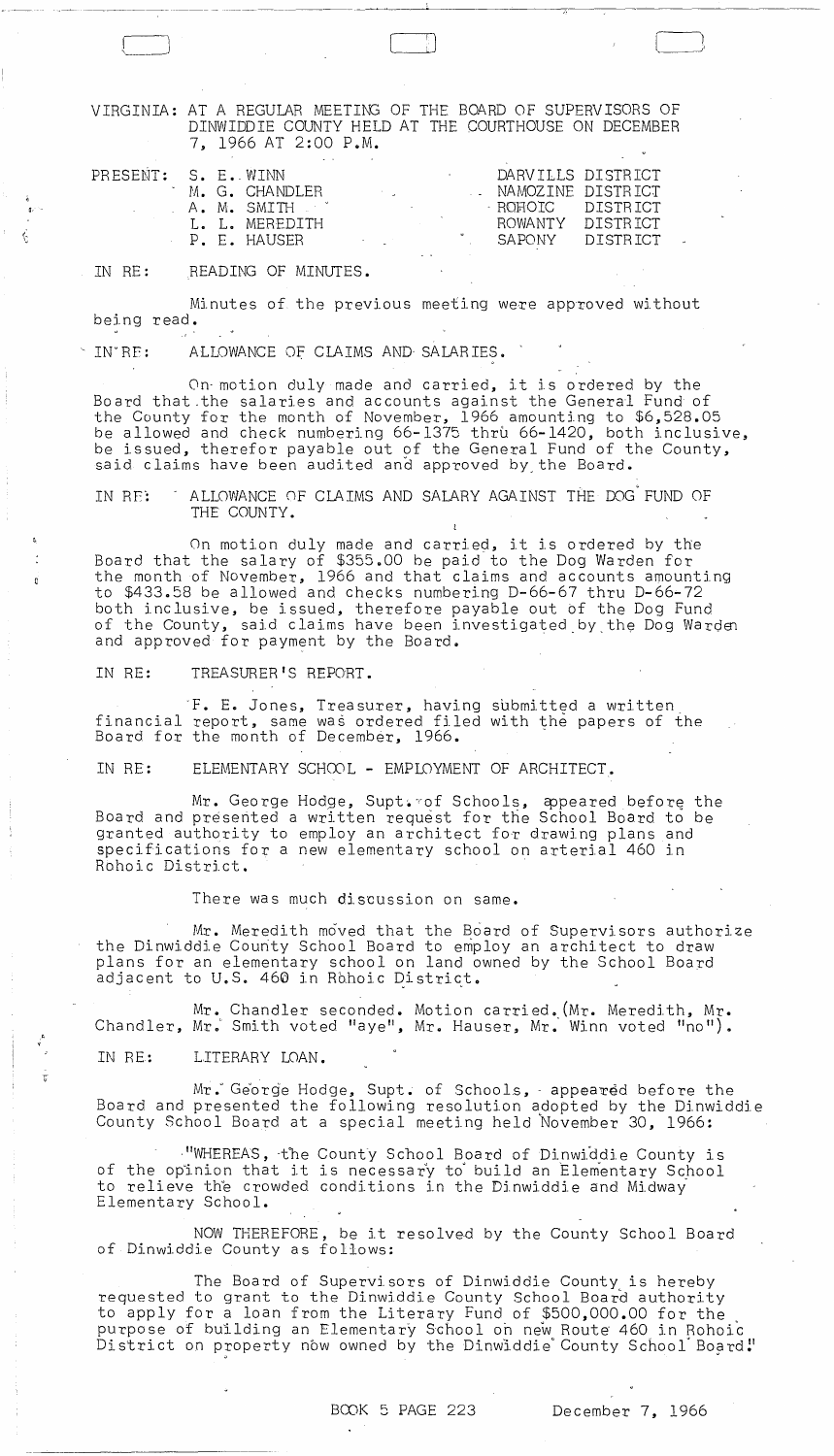Mr. Winn suggested that a referendum be held.

Mr. Meredith moved that the above request be approved. Mr. Chandler seconded. The motion carried. (Mr. Meredith, Mr. Chandler, Mr. Smith voted "aye", Mr. Winn, Mr. Hauser voted "no").

IN RE: MIDWAY SCHOOL FIRE - PAYMENT FOR LOST BOOKS.

In reference to its action taken on November 16th by the Board of Supervisors concerning payment for books lost in the fire at Midway Elementary School the School Board presented a request for<br>an appropriation of \$319.67 to replace the books lost in the fire.

Mr. Meredith moved that said request be granted. Mr. Chandler seconded. The motion was defeated. (Mr. Meredith, Mr. Chandler voted "aye", Mr. Winn, Mr. Hauser, Mr. Smith voted "no").

IN RE: HEALTH DEPARTMENT REFUND OF PAYMENT.

Dr. W. R. Ferguson, Director of Health presented a refund check in the amount of \$499.44 to the Board for a vacancy of personel in the Health Department.

RT. 625, ADDITION TO SECONDARY SYSTEM. IN RE:

For plat see Upon the motion of Mr. Winn, seconded by Mr. Meredith

> WHEREAS, Secondary Route 625, from the intersection of relocated Route 460 to 0.02 miles North, having been extended to the present Route 625, and approved by the State Highway Commissioner, which new road serves the same citizens as the road altered, and,

WHEREAS, certain sections of this new road follow new locations, these being shown on the attached sketch titled, "Changes in Secondary System due to Relocation and Construction on Route 460, Project 1926,02, dated at Richmond, Virginia, August 10, 1953."

IN RE: RT. 625, ADDITION TO SECONDARY SYSTEM.<br>
For plate seed to the notion of Mr. Winn, secondary system.<br>
Plate Books carried the following resolution was adopted:<br>
Figure 3<br>
The present Route 625, so and approved by th NOW, THEREFORE, BE IT RESOLVED: That the portions of Secondary Route 625, i.e., Sections shown in brown on the sketch titled "Changes in Primary and Secondary Systems Due to Relocation and Construction of Route 460, Project 1926-02, dated at Richmond, Virginia August 10, 1953", a total distance of 0.02 miles be, and hereby is, added to the Secondary System of State Highways, pursuant to Section 33-141 of the Code of Virginia of 1950 as amended;

And further, that the Board of Cupervisors of Dinwiddie County concur in the abandonment of Sections 1, 2, 3, 4, 5 and 6, shown in blue on the sketch attached titled "Changes in Primary and Secondary Systems Due to Relocation and Construction on Route 460, Project 1926, 02, dated at Richmond, Virginia August 10, 1953".

It was brought to the Board's attention that a \$7,500.00 bond for street construction in Sutherland Manor Subdivision posted by Mr. L. S. Holderfield would expire on January 6, 1967. The Executive Secretary was directed to notify Mr. Holderfield to renew

It appearing to the Board that the City of Petersburg has adopted an ordinance initiating a suit to annex a portion of the County of Dinwiddie and upon motion of Mr. Chandler, seconded by Mr. Winn and carried (Mr. Chandler, Mr. Winn, Mr. Smith voted "aye",<br>Mr. Hauser, Mr. Meredith voted "no"), the following was adopted:

BE IT RESOLVED by the Board of Supervisors of Dinwiddie County that said Board opposes the annexation of any territory of Dinwiddie County by the City of Petersburg and for the purpose of opposing the annexation of said territory by the said City of Petersburg, Robert C. Fitzgerald and M. Watkins Booth are employed as attorneys to represent the County in the annexation proceedings, and Langley and McDonald, Engineers of Norfolk, Virginia, and Dan Robinson, an "ccountant of Charlottesville, are hereby employed by the County of Dinwiddie to do whatever may be necessary to oppose the annexation of any territory by the City of Petersburg.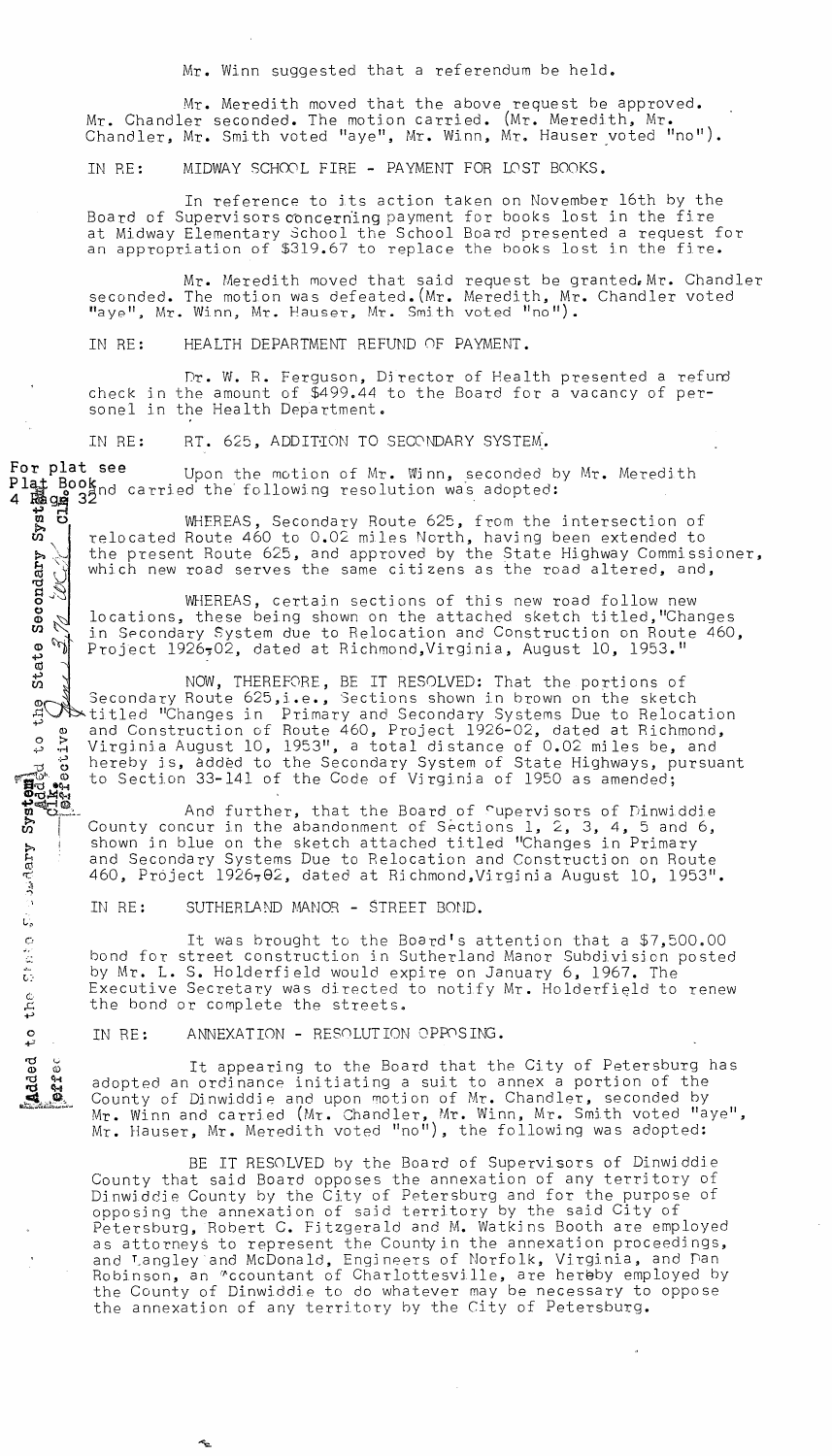## IN RE: CHESTERFIELD DETENTION HOME.

There was read a letter from the Chesterfield County Board of Supervj,sors asking if the County of Dinwiddie desires to house juveniles in a facility to be constructed by Chesterfield County on a per diem basis? It appeared to the Board that upon completion of the new jail it would be available to house this County's juveniles. The Executive Secretary was directed to notjfy Chesterfield that Dinwiddie County foresees no immediate requirements for participation in the home.

 $\begin{bmatrix} 1 & 1 \end{bmatrix}$ 

~\_ \_~~~~ \_\_ ,\_ ~~ \_ \_ \_~ \_\_ ~ \_~~\_~\_~ \_\_\_\_ ~~~ \_\_\_\_ ~ .\_~~~ \_\_ ~\_ ~~.L-~\_~ \_\_\_\_\_ ~ \_\_\_\_\_\_\_\_\_ \_

IN RE: EMERGENCY FEFD GRAIN PROGRAM.

It appearing to the Board that the County Drought Committee has submitted to the State ASCS Office an application to purchase grain under the Emergency Feed Grain Program and that no action has been taken as of this date.

Mr. Meredith moved that this Board concurs with the actjons taken by the County Drought Committee and that the Executive Secretary request the State ASCS Committee to take favorable action on said application as soon as possible.

Mr. Chandler seconded. The motion carried.

IN RE: INTERSTATE #85, RESOLUTION FOR COMPLETION OF

Upon the motion of Mr. Meredith seconded by Mr. Chandler the following resolution was unanimously adopted:

"WHEREAS, the Board of Supervisors of the County of Dinwiddie in a regular meeting held December 7, 1966 took cognizance of the large volume of traffic over U.S. 1 in Dinwiddie County, and

WHEREAS, the President of the United States has directed certain curtailments in the Federal Highway Construction Program, and,

WHEREAS, any such curtailment in the Federal Highway Program will prolong completion of the Interstate Highway System in the Commonwealth of Virginia,

NOW THEREFORE BE IT RESOLVED, that this body respectfully requests the Virginia Department of Highways to complete construction of Interstate 85 through the County of Dinwiddie with top priority."

There being no fUrther business the meeting was adjourned.

the Interstate Highway System<br>TED, that this body respectfully<br>Highways to complete construction<br>of Dinwiddie with top priority."<br>siness the meeting was adjourned.<br>Consigned.

 $\text{ATTEST: } \mathcal{A} \downarrow \mathcal{A}$ <br>Executive